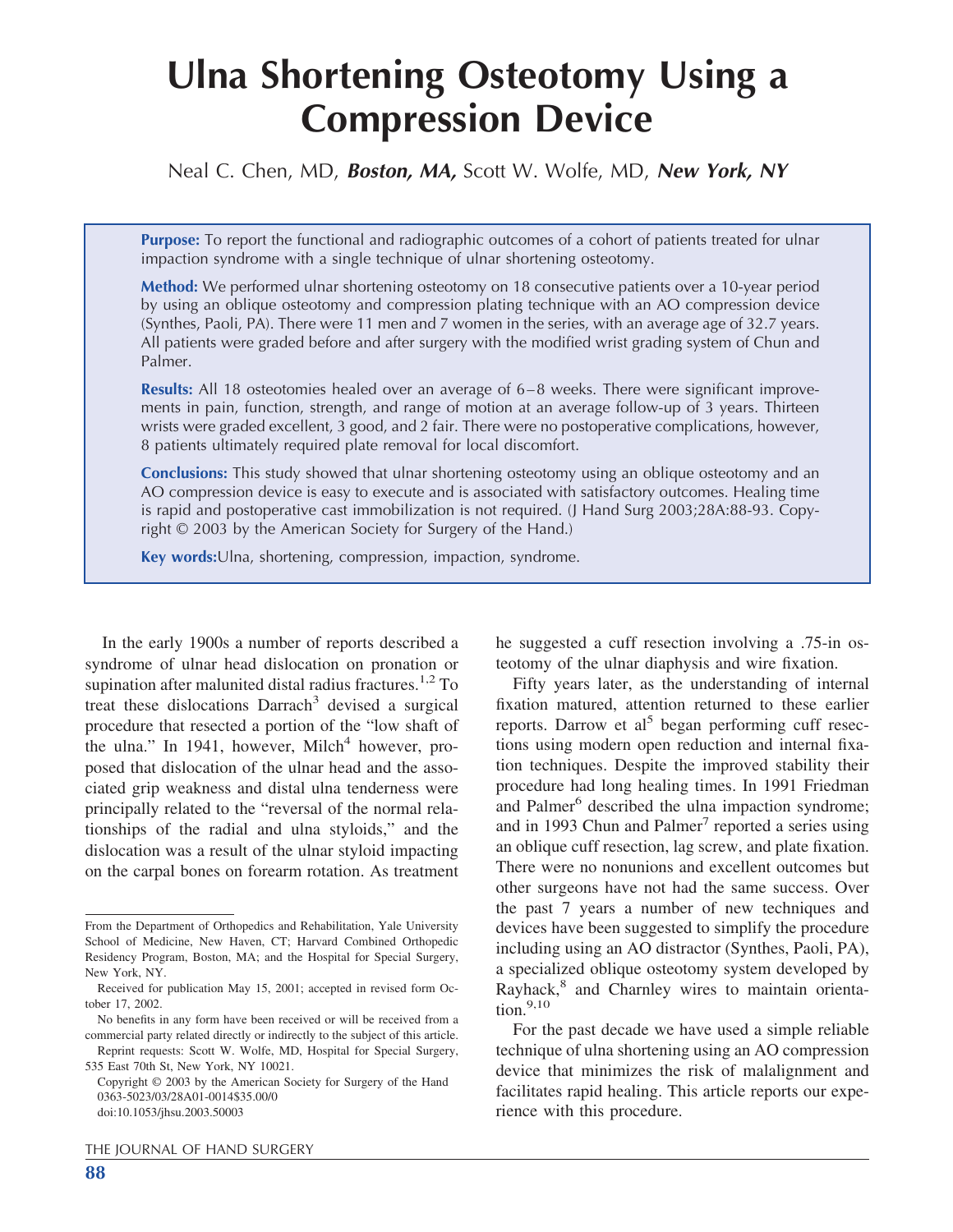**89**

## **Patients and Methods**

Over a 10-year period 18 patients were treated surgically for ulna impaction syndrome with ulna shortening osteotomy. There were 11 men and 7 women with an average age of 32.7 years (range, 16-51 y). The dominant hand was involved in 5 patients. The symptoms were related to occupation in 4 patients, sports in 3, and secondary to trauma in 11. Six cases involved worker's compensation. Average length of follow-up evaluation was 37 months (range, 12 months–102 months).

Conservative treatment was attempted for each patient and included 3 to 6 months of anti-inflammatory medications, splinting, corticosteroid injections, and/or hand therapy. Preoperative assessment included a detailed history, physical examination, and standardized radiographs. The diagnosis of ulna impaction syndrome was made clinically based on localized pain with forced ulnar deviation and confirmed with radiographs that showed positive ulnar variance and/or cyst formation in the lunate or triquetrium. Ulnar variance was measured from the perpendicular to the forearm axis at the subchondral distal edge of the sigmoid fossa on the radius. The goal of shortening was to attain a negative postoperative ulnar variance of 1 to 2 mm. Arthroscopic evaluation was performed routinely before ulnar shortening osteotomy to confirm the diagnosis. Surgical findings of impaction syndrome included central attritional tears of the articular disc and focal softening or eburnation of articular cartilage on the lunate and/or triquetrum.

All 18 patients had pre- and postoperative wrist evaluations using a modified grading system devised by Chun and Palmer<sup>7</sup> (Table 1). After surgery the time to bony union was recorded in all patients and was shown by lack of tenderness at the osteotomy site and trabeculae crossing the osteotomy site on x-ray. We analyzed our data by using the Wilcoxon signed rank test for paired differences because there was not a normal distribution of scores with equal population variances or independent selection of samples. Statistical significance was determined by using an  $\alpha$  level of .05.

# Surgical Technique

An 8 to 10-cm midaxial incision was made over the subcutaneous border of the ulna. The interval between the extensor carpi ulnaris and the flexor carpi ulnaris was opened to expose the ulnar periosteum. Extraperiosteal dissection was done to avoid devascularization, with the exception of a 1-cm circumferential zone at the site of the planned osteotomy, approximately 5 to 6 cm proximal to the ulnar styloid. A 6-hole dynamic compression plate was centered about the planned osteotomy site with 3 holes distal, 1 across, and 2 proximal to the osteotomy. Positioning of the plate on the palmar surface is preferable to avoid a subcutaneous prominence of the hardware after surgery. The plate was then fixed distally with two 3.5-mm cortical screws applied in the neutral mode. The AO compression device was fixed to the ulna proximally with a unicortical screw, having engaged the mobile arm in the most proximal plate hole (Fig. 1). The compression device and one distal screwwere then removed to rotate the plate away to gain access for the osteotomy. An oblique osteotomy cut was inclined so that an acute 45° angle was formed with the distal portion of the plate. This osteotomy cut was made freehand and the initial sawcut was not completed. Approximately 10% of the ulnar cross-section was left intact and a second saw blade was inserted into the cut portion. The blade acted as a planar guide for the second parallel and proximal osteotomy cut, measured to excise a 2 to 4-mm wafer of bone. The initial sawcut was then completed and a wafer of bone was removed. The distal screw and compression device were reapplied. With this maneuver normal alignment was restored to before compression and final fixation. The compression device was tightened to result in simultaneous closure and compression at the osteotomy site. Compression was applied after the 2 ends abutted; however, compression was stopped before undue tension was applied on the distal screws. Anatomic rotational and angular alignment were maintained simultaneously during compression. A gliding hole was drilled for placement of an interfragmentary screw and drill guide. After the gliding hole was drilled a proximal screwwas placed in the compression mode. Next the interfragmentary screw was applied. The remaining screws were applied and the compression device was removed. Postoperative support with a short arm splint was applied for 2 to 4 weeks.

#### **Results**

Patients were evaluated before and after surgery by means of the Chun and Palmer<sup>7</sup> wrist grading system. Before surgery the mean wrist score was  $70.0 \pm 7.4$ ,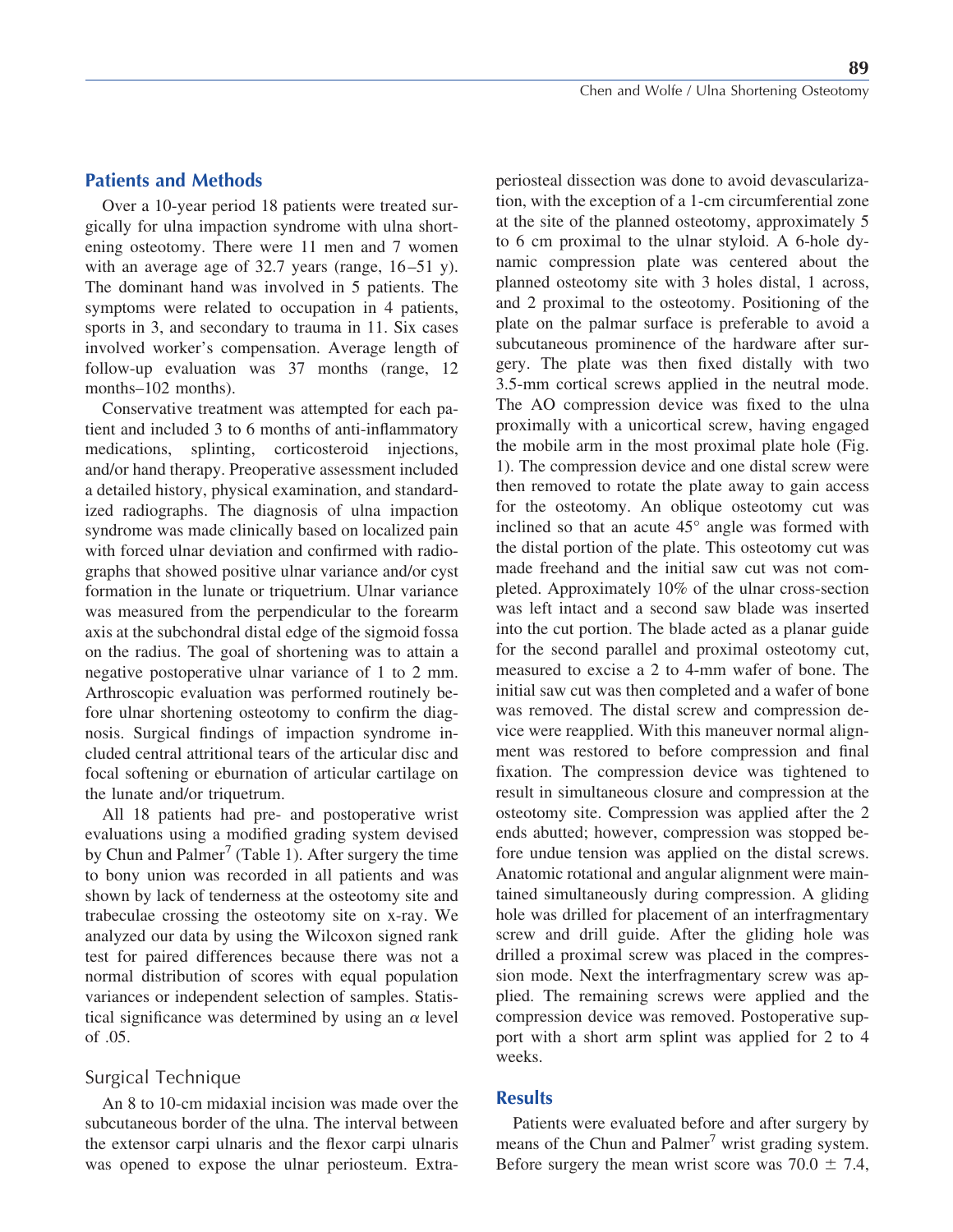#### **Table 1. Wrist Grading System**

| $1400 \cdot 111100 \cdot 144006$<br>5,500                                                         | <b>Subjective</b><br><b>Score</b> |
|---------------------------------------------------------------------------------------------------|-----------------------------------|
| Pain                                                                                              |                                   |
| Excellent-no pain                                                                                 | 20.0                              |
| Good—occasional pain, no compromise in activities, mild discomfort with strenuous use             | 15.0                              |
| Fair-moderate pain, tolerable but some limitation to activities                                   | 10.0                              |
| Poor-severe pain, serious limitation of activities                                                | 5.0                               |
| Function<br>Excellent-back to usual (preinjury) sports/activities                                 | 20.0                              |
| Good-back to usual sports/activities with mild limitations or discomfort                          | 15.0                              |
| Fair—can perform activities of daily living (ADL) but cannot return to usual activities requiring |                                   |
| high-demand                                                                                       |                                   |
| wrist use.                                                                                        |                                   |
| Poor—can perform ADL with some limitation/discomfort                                              | 5.0                               |
| Motion                                                                                            |                                   |
| Excellent-equal to opposite side                                                                  | 10.0                              |
| Good-not equal to opposite side, but enough to perform usual activities                           | 7.5                               |
| Fair-enough motion to perform ADL but not enough to perform usual activities                      | 5.0                               |
| Poor—stiff, not enough motion for ADL                                                             | 2.5                               |
| Objective score                                                                                   |                                   |
| Motion<br>Excellent-equal to opposite side                                                        | 10.0                              |
| Good-limited but more than functional wrist motion (range of motion [ROM])*                       | 7.5                               |
| Fair-functional ROM                                                                               | 5.0                               |
| Poor-less than functional ROM                                                                     | 2.5                               |
| Strength                                                                                          |                                   |
| Excellent                                                                                         | 10.0                              |
| D: Equal to opposite                                                                              |                                   |
| ND: 75% of opposite                                                                               |                                   |
| Good                                                                                              | 7.5                               |
| D: $75\%$ of opposite                                                                             |                                   |
| ND: 50% of opposite                                                                               |                                   |
| Fair                                                                                              | 5.0                               |
| D: 50% of opposite<br>ND: 25% of opposite                                                         |                                   |
| Poor                                                                                              | 2.5                               |
| $D:$ <50% of opposite                                                                             |                                   |
| ND: $<$ 25% of opposite                                                                           |                                   |
| Union                                                                                             |                                   |
| Completely healed in <6 months                                                                    | 10.0                              |
| Healed in $>6$ months                                                                             | 7.5                               |
| Nonunion or malunion                                                                              | 2.5                               |
| Post operative ulnar variance                                                                     |                                   |
| 0 to $-2$ mm                                                                                      | 10.0                              |
| 0 to $+1$ mm or $-2$ to $-3$ mm<br>$>+1$ mm or $<-3$ mm                                           | 5.0<br>2.5                        |
| Complications                                                                                     |                                   |
| None                                                                                              | 10                                |
| One or more                                                                                       | 5                                 |
|                                                                                                   |                                   |

\*5° flexion, 30° extension, 10° radial deviation, 15° ulnar deviation. D, dominant; ND, nondominant. Adapted from Chun and Palmer.7

with 14 fair and 4 poor. After surgery the mean wrist score improved to  $93.8 \pm 8.1$ , with 13 excellent, 3 good, and 2 fair. This difference was significant at an  $\alpha$  level of less than .05. The subjective pain score improved from  $10.5 \pm 3.6$  to  $19.2 \pm 2.6$  (p < .05). The subjective function score improved from 9.5  $\pm$ 

2.8 to 17.2  $\pm$  3.5 (p < .05). The subjective range of motion improved from 7.2  $\pm$  2.2 to 9.6  $\pm$  1.0 (p < .05). The objective range of motion changed from 7.2  $\pm$  2.2 to 8.8  $\pm$  1.8 and the objective strength changed from 7.0  $\pm$  1.0 to 9.4  $\pm$  1.6 (p < .05).

One patient with a fair result scored 57.5 before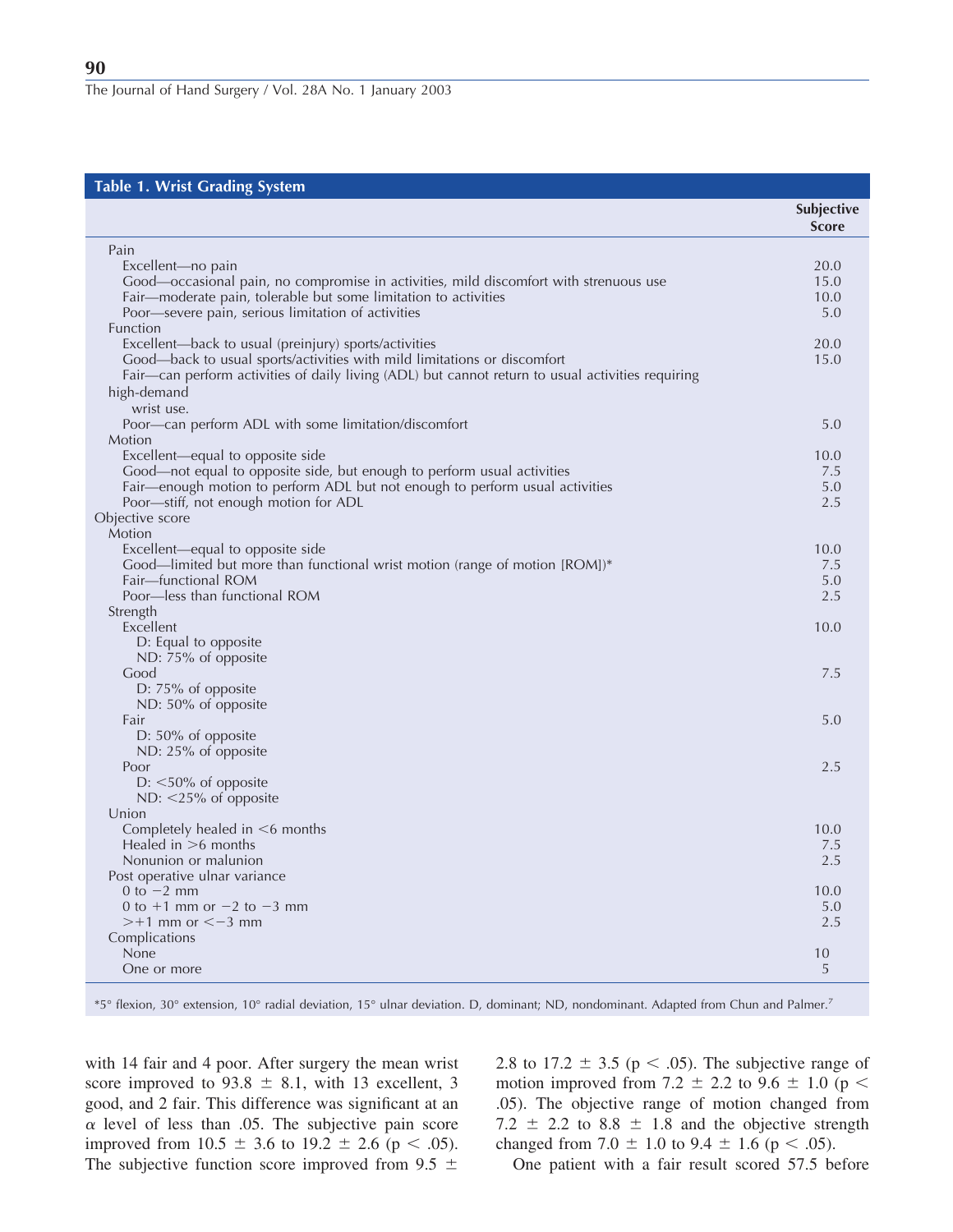

**Figure 1.** (A) A 6-hole DC plate is fixed distally with two 3.5-mm cortical screws. The compression device is fixed proximally with a unicortical screw. (B) One screw is removed distally, the compression device is removed, and the plate is rotated for oblique osteotomy. (C) A 2 to 3-mm wafer of bone is excised with parallel osteotomies and the compression device is reapplied. (D) The compression device is tightened with closure of the osteotomy site; anatomic rotational and angular alignment are maintained. (E) The proximal screw is placed. A gliding hole is drilled; the drill guide and the interfragmentary screw are placed. (F) The compression device is removed and the remaining screws are applied. Modified with permission.<sup>16</sup>

surgery and 75 after surgery. He was a masseur who had fallen on an outstretched hand years before presentation. Initially after ulna shortening he reported significant improvement, but his course worsened shortly after resuming his massage work against the advice of the senior author. He has now developed pain in both wrists and is still being followed up. The other patient with a fair result scored 52.5 before surgery and 70 after surgery. This patient had suffered a cerebrovascular accident and had a right-sided hemiparesis. She presented after her right wrist was struck by a car door. Her weakness and limited range of motion continued but her pain significantly improved from a 5 to a 15.

There were no infections or nonunions. The most

common complication was plate irritation that resulted in plate removal in 8 patients.

#### **Discussion**

Ulna shortening remains the standard for surgical treatment of the ulna impaction syndrome. The use of ulna shortening has been extended to treat failed triangular fibrocartilage complex debridements, ulna impaction syndrome with carpal instability, and early posttraumatic distal radioulnar joint osteoarthri- $\overline{\text{t}}$  tis.  $11-14$ 

Previous reports use different osteotomy orientations, methods of alignment, and compression techniques. Darrow et al<sup>5</sup> used a transverse osteotomy with plate fixation, Chun and Palmer<sup>7</sup> used an oblique os-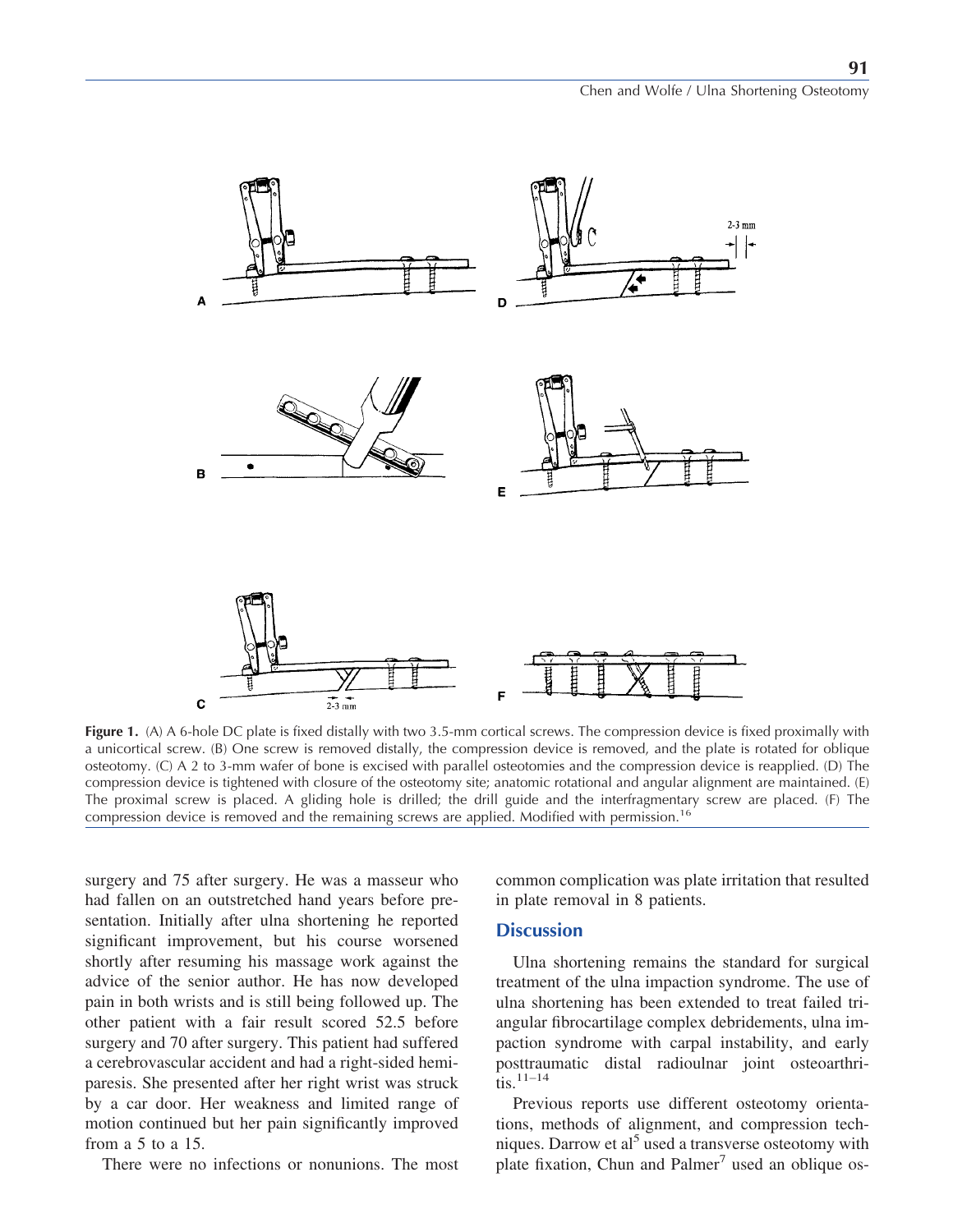| <b>Table 2. Comparison With Previous Studies</b> |                  |                 |              |                                |                        |                 |  |  |
|--------------------------------------------------|------------------|-----------------|--------------|--------------------------------|------------------------|-----------------|--|--|
| <b>Study</b>                                     | <b>Osteotomy</b> | <b>Fixation</b> | <b>Cases</b> | <b>Range of Motion Started</b> | Time to<br>Union (wks) | <b>Nonunion</b> |  |  |
| Darrow                                           | Transverse       | <b>DCP</b>      | 35           | >13                            | 13                     |                 |  |  |
| Rayhack                                          | Transverse       | Plate           | 23           | h                              |                        |                 |  |  |
|                                                  | Oblique          | Plate           | 17           |                                |                        |                 |  |  |
| Wehbe                                            | Transverse       | <b>DCP</b>      | 24           | Wrist 2/forearm 6              | 9.7                    |                 |  |  |
| Koppel                                           | Transverse       | <b>DCP</b>      | 32           | h                              | 28                     |                 |  |  |
|                                                  | Oblique          | DCP             | 15           | h                              | 20                     |                 |  |  |

teotomy, lag screw, and plate fixation, Wehbe and Cautilli<sup>9</sup> used a transverse osteotomy, an AO small distractor, and fixation with a DCP plate. Each variation in technique has produced different rates of nonunion and time to union. The average time to union in this study was 6.8 weeks, which compares favorably with previous studies using both oblique and transverse osteotomies (Table 2). As Wehbe and Cautilli<sup>9</sup> have noted, however, objective bony union is difficult to define. They defined bony union radiographically as clear evidence of callus formation and clinical union

as lack of tenderness at the osteotomy site and a painless range of motion. Rayhack et al<sup>8</sup> defined healing as trabecular bone bridging the osteotomy site coupled with blurring of the cortical margins of the osteotomy. Our definition used the radiographic criteria of Rayhack et al<sup>8</sup> because rigid fixation should favor primary bone healing and preclude formation of callus.

One strength of the technique we used comes from its foundation in AO principles and recommendations. Lag screws provide 2 to 4 kN of compression as



**Figure 2.** (A) Delayed union 5 months after a transverse osteotomy fixed with a third tubular plate and without an interfragmentary screw. (B) Comparison radiograph 6 weeks after oblique osteotomy fixed with interfragmentary screw and plate compression. A removable protective forearm splint was applied at 2 weeks after surgery and the patient was allowed wrist range of motion exercises. Note the unicortical hole proximal to the plate where the compression device was fixed temporarily.